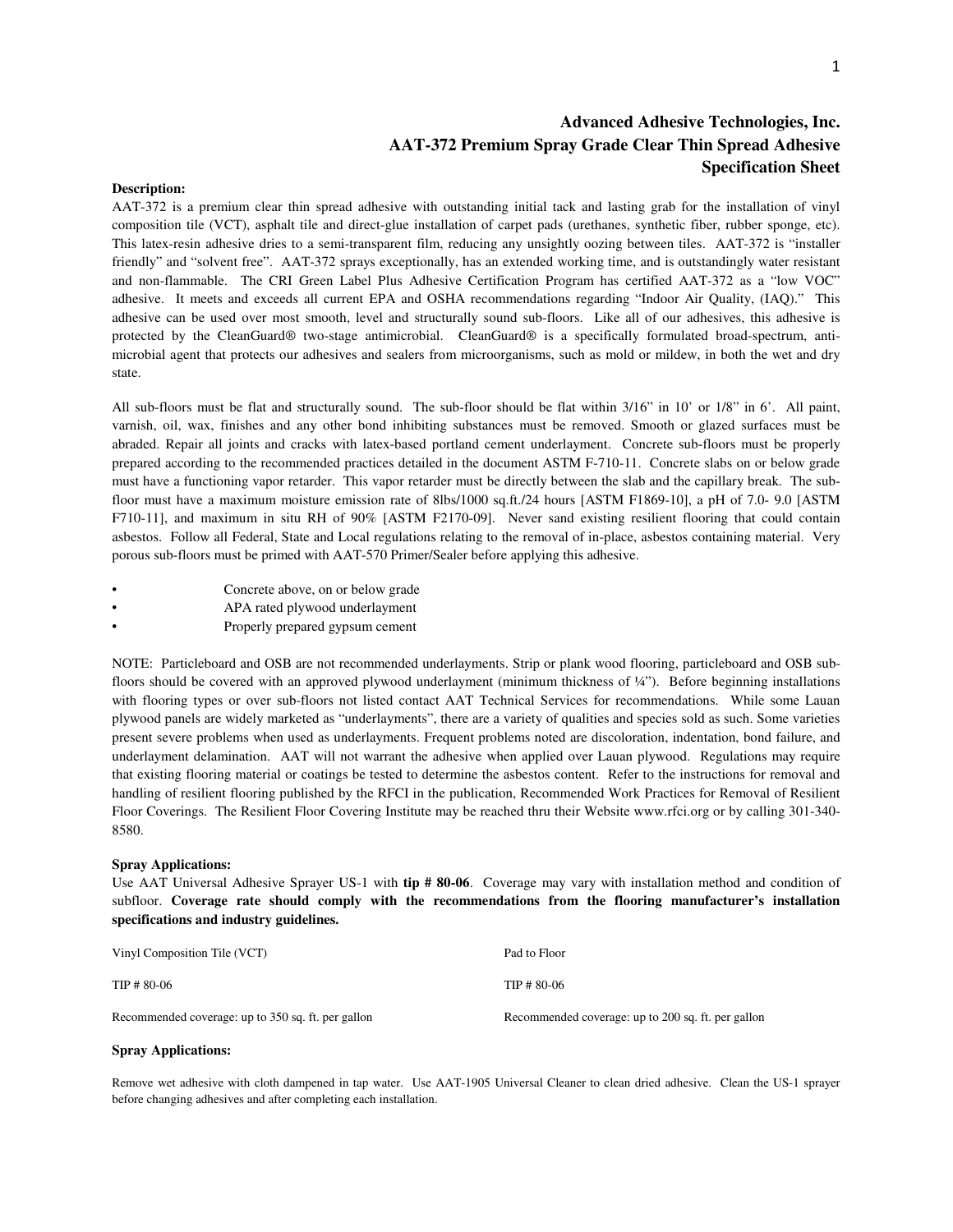

#### Safety Data Sheet

#### Print Date: May 13, 2015

## 1. Identification

- **•** Product Name: AAT-372
- 
- 

• Product Use: Spray Grade Thin Spread Adhesive • Manufacturer:  $\blacksquare$  Advanced Adhesive Technologies, Inc. 424 South Spencer Street Dalton, GA 30721 800-228-4583

• Emergency telephone number: Chemtrec 1-800-424-9300

## 2. Hazard(s) identification

#### **•** Classification of the substance or mixture

This product does not meet the criteria for classification as hazardous under the GHS and 29 CFR 1910.1200

| • Label elements<br>$\cdot$ GHS label elements<br>• Hazard pictograms<br>• Signal word<br>• Hazard statements<br>• Classification system:<br>• NFPA rating (scale $0 - 4$ ) | Void<br>Void<br>Void<br>Void |
|-----------------------------------------------------------------------------------------------------------------------------------------------------------------------------|------------------------------|
| Health $= 1$<br>Fire = $0$<br>Reactivity = $0$                                                                                                                              |                              |

```
• HMIS-rating (scale 0 – 4) 
Health = 1 
Fire = 0Physical Hazard = 0
```
## 3. Composition/information on ingredients

- **•** Chemical characterization: Mixtures
- **•** Description: Adhesive
- **•** Dangerous components:

```
No hazardous/reportable components
```

| Cas#<br>טי<br>52-10-5   |                                               | Water | 1-48%<br>$\sim$<br>ັ |
|-------------------------|-----------------------------------------------|-------|----------------------|
| $\sim$<br>. Trada namar | $\sim$ $\sim$ $\sim$<br>$\Lambda$ $\Lambda$ T |       |                      |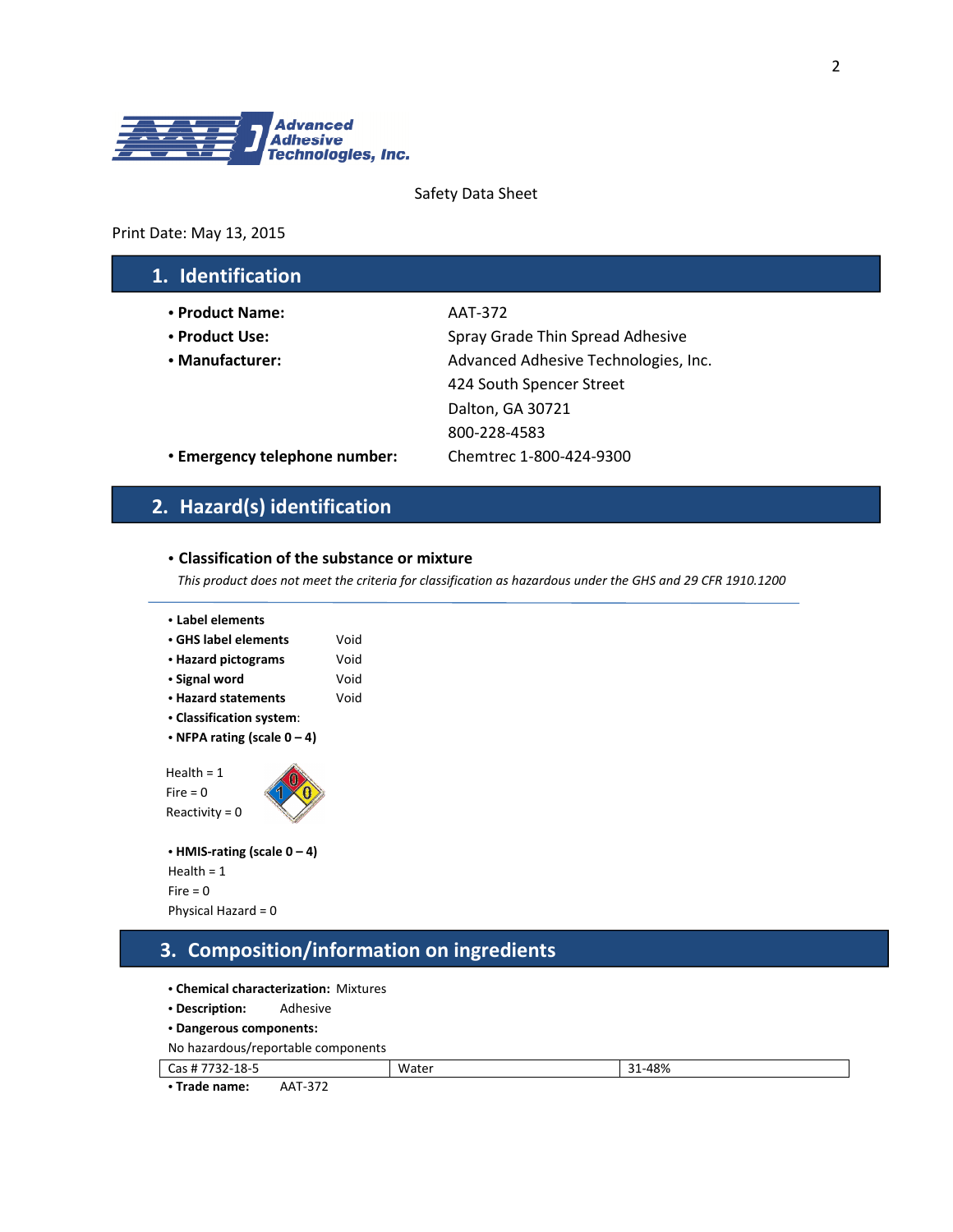### 4. First-aid measures

- **•** Description of first aid measures
- **•** After inhalation: Overexposure, remove to fresh air and seek medical attention.
- **•** After skin contact: Immediately wash with water and soap and rinse thoroughly.
- **•** After eye contact: Rinse opened eye for several minutes under running water.
- **•** After swallowing: Do not induce vomiting; immediately call for medical help.
- **•** Most important symptoms and effects, both acute and delayed: No further relevant information available.
- **•** Indication of any immediate medical attention and special treatment needed:

No further relevant information available

### 5. Fire-fighting measures

- **•** Extinguishing media
- **•** Suitable extinguishing agents:

CO2, extinguishing powder or water spray. Fight larger fires with water spray.

Use fire fighting measures that suit the environment.

- **•** Special hazards arising from the substances or mixture: Dried solids can burn and release toxic fumes and vapors.
- **•** Advice for firefighters
- **•** Protective equipment: Protective clothing and respiratory protective device.

#### 6. Accidental release measures

**•** Personal precautions, protective equipment and emergency procedures

 Wear protective equipment. Keep unprotected persons away. Ensure adequate ventilation

- **•** Environmental precautions: Dilute with water.
- **•** Methods and material for containment and cleaning up:

 Absorb with liquid-binding material (sand, diatomite, acid binders, universal binders, sawdust) Wash area thoroughly with water.

 Dispose of contaminated material as waste in accordance with federal state and local regulations. Ensure adequate ventilation.

**•** Reference to other sections

See section 7 for information on safe handling

See section 8 for information on personal protection equipment

See section 13 for disposal information

### 7. Handling and storage

#### **•** Precautions for safe handling

Avoid prolonged or repeated contact with skin.

Avoid contact with eyes.

Wash thoroughly after handling.

- **•** Information about protection against explosions and fires: No special measures required.
- **•** Conditions for safe storage, including any incompatibilities
- **•** Storage
- **•** Requirements to be met by store rooms and receptacles:

Store above 40°F. Freeze-thaw stable up to five cycles at 20°F.

- **•** Information about storage in one common storage facility: Not required
- **•** Further information about storage conditions: Protect product from freezing.
- **•** Specific end use(s) No further relevant information available.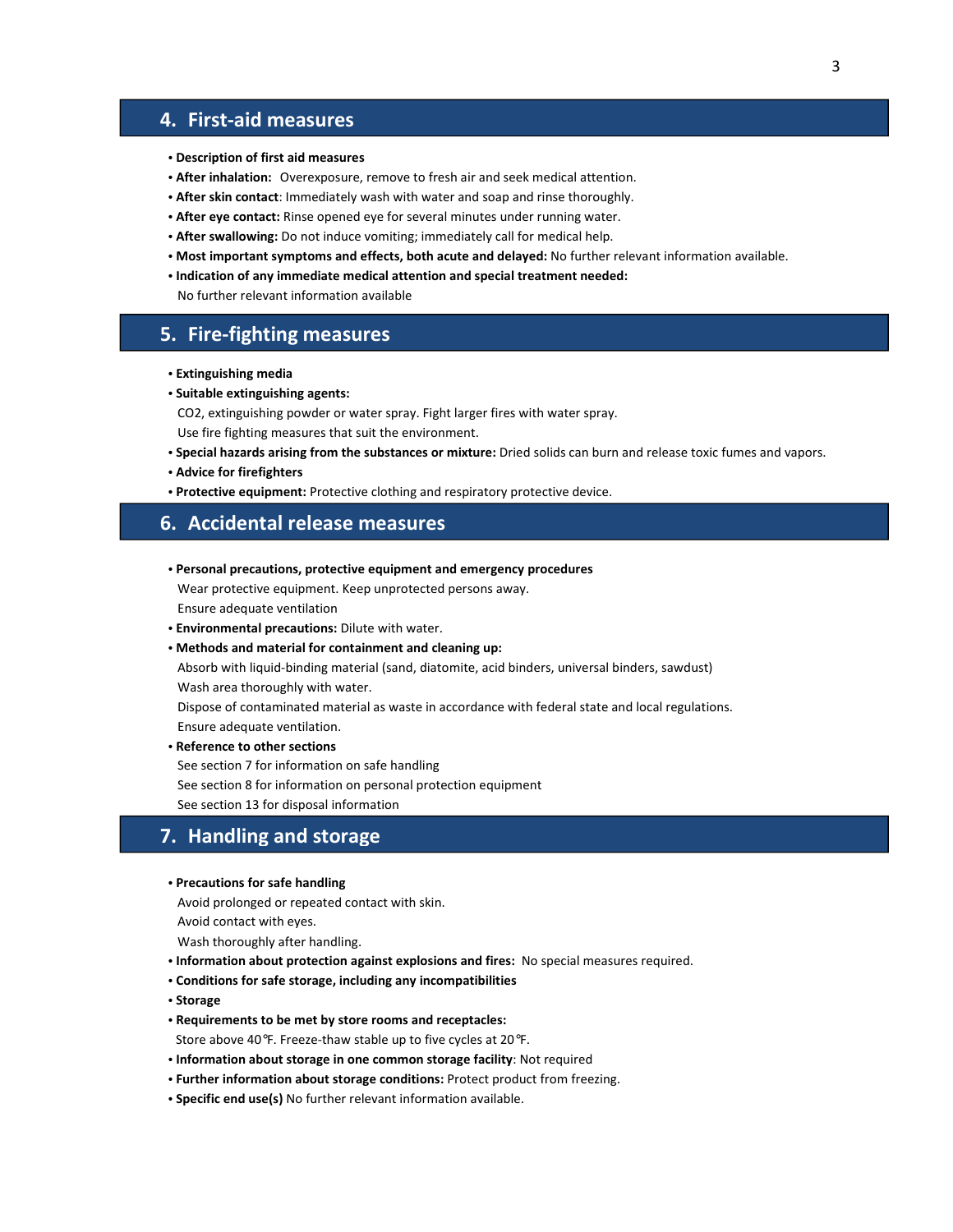# 8. Exposure controls/personal protection

- Additional information about design of technical systems: No further data; see item 7
- **•** Control parameters
- **•** Components with limit values that require monitoring at the workplace:

This product does not contain any relevant quantities of materials with critical values that have to monitor at the workplace.

**•** Additional information: The lists that were valid during the creation were used as basis.

- **•** Exposure controls
- **•** Personal protective equipment (see listings below)
- **•** General protective and hygienic measures:
- The usual precautionary measures for handling chemicals should be followed.
- **•** Breathing equipment: Not necessary if room is well-ventilated
- **•** Protection of hands: Protective gloves

The glove material has to be impermeable and resistant to the product/the substance/ the preparation.

- Material of gloves: natural rubber
- **•** Eye protection: Safety glasses with side shields
- **•** Body protection: Protective work clothing

### 9. Physical and chemical properties

| • Information on basic physical and chemical properties |                                               |
|---------------------------------------------------------|-----------------------------------------------|
| • General Information                                   |                                               |
| • Appearance:                                           |                                               |
| Form:                                                   | Heavy paste                                   |
| Color:                                                  | Tan to light beige                            |
| • Odor:                                                 | Resinous                                      |
| • Odour threshold:                                      | Not determined                                |
| $\bullet$ pH-value at 20°C (68°F):                      | $9.3 - 10.8$                                  |
| • Change in condition                                   |                                               |
| <b>Melting point:</b>                                   | Undetermined                                  |
| <b>Boling point:</b>                                    | 212°F (100°C)                                 |
| • Flash point:                                          | Not applicable                                |
| • Flammability (solid, gaseous):                        | Not applicable                                |
| • Ignition temperature:                                 |                                               |
| Decomposition temperature:                              | Not determined                                |
| • Auto igniting:                                        | Product is not self igniting                  |
| • Danger of explosion:                                  | Product does not present an explosion hazard. |
| • Flammable limits:                                     |                                               |
| Lower:                                                  | Not determined                                |
| Upper:                                                  | Not determined                                |
| • Specific gravity at 20°C (68°F):                      | $1.02 - 1.26$                                 |
| • Relative density:                                     | Not determined                                |
| • Vapour density:                                       | Not determined                                |
| • Evaporation rate:                                     | Slower than ether                             |
| • Solubility in/Miscibility with                        |                                               |
| Water:                                                  | Miscible in water, difficult to mix           |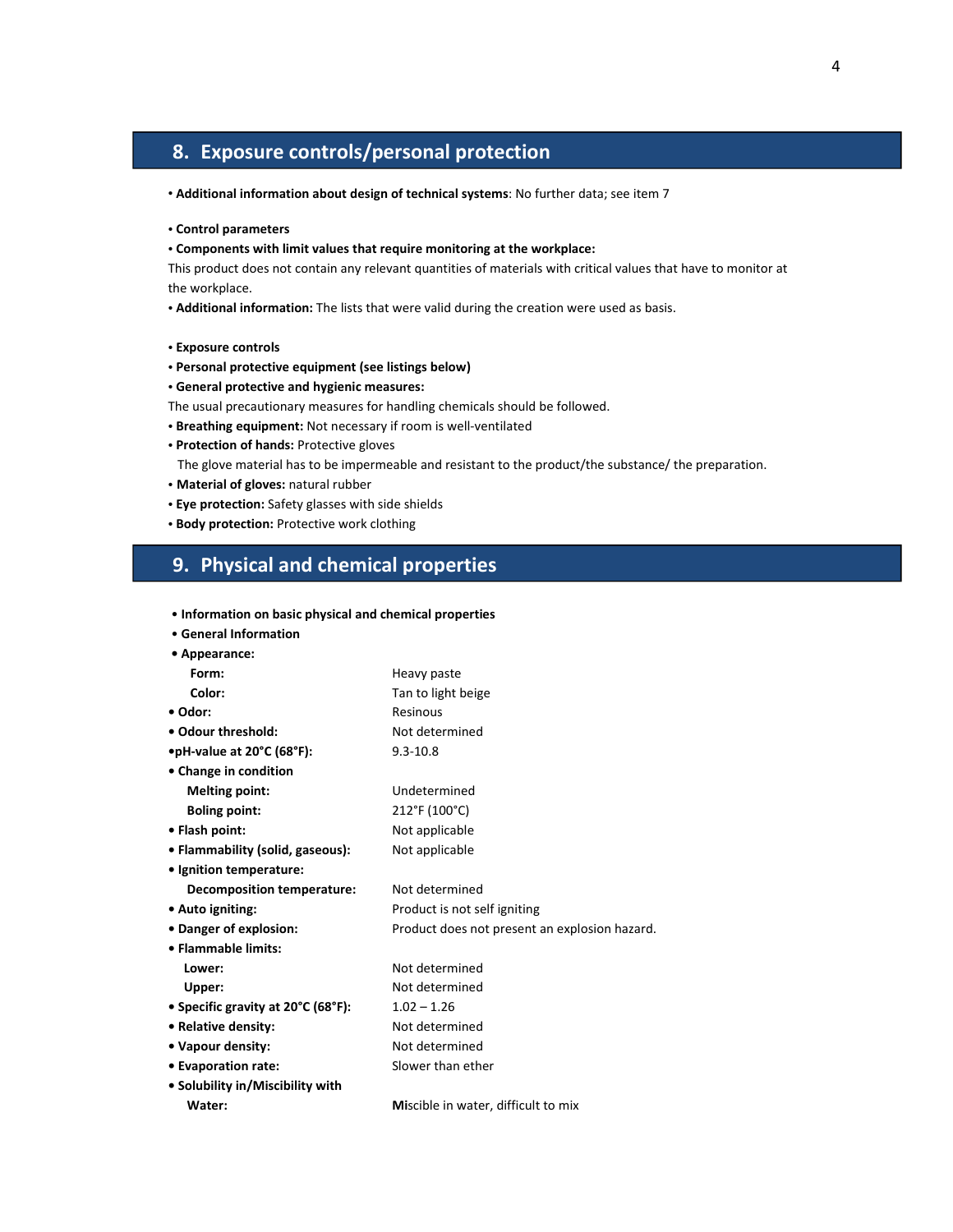- Solvent content:
- Organic solvents: 0.0%
- 
- 

 Water: 31-48% • Other information: California VOC Compliance: Solvent Free Product SCAQMD Rule 1168: VOC compliant

### 10. Stability and reactivity

- Reactivity
- Chemical stability
- Thermal decomposition/conditions to be avoided: No decomposition if used according to specifications
- Possibility of hazardous reactions: No dangerous reactions known.
- Conditions to avoid: No further relevant information available.
- Incompatible materials: No further relevant information available.
- Hazardous decomposition products: Carbon monoxide and carbon dioxide

## 11. Toxicological information

- Information on toxicological effects
- Acute toxicity:
- Primary irritant effect:
- on the skin: May irritate the skin
- on the eye: May irritate the eye
- Sensitization: No sensitizing effects known.
- Additional toxicological information:

The product is not subject to classification according to internally approved calculation methods for preparations: When used and handled according to specifications, the product does not have any harmful effects according to our experience and the information provided to us.

#### • Carcinogenic categories:

None of the ingredients is listed

### 12. Ecological Information

• Toxicity

L

- Aquatic toxicity: No further relevant information available.
- Persistence and degradability: No further relevant information available.
- Bioaccumulative potential: No further relevant information available.
- Mobility in soil: No further relevant information available.
- Other adverse effects: No further relevant information available.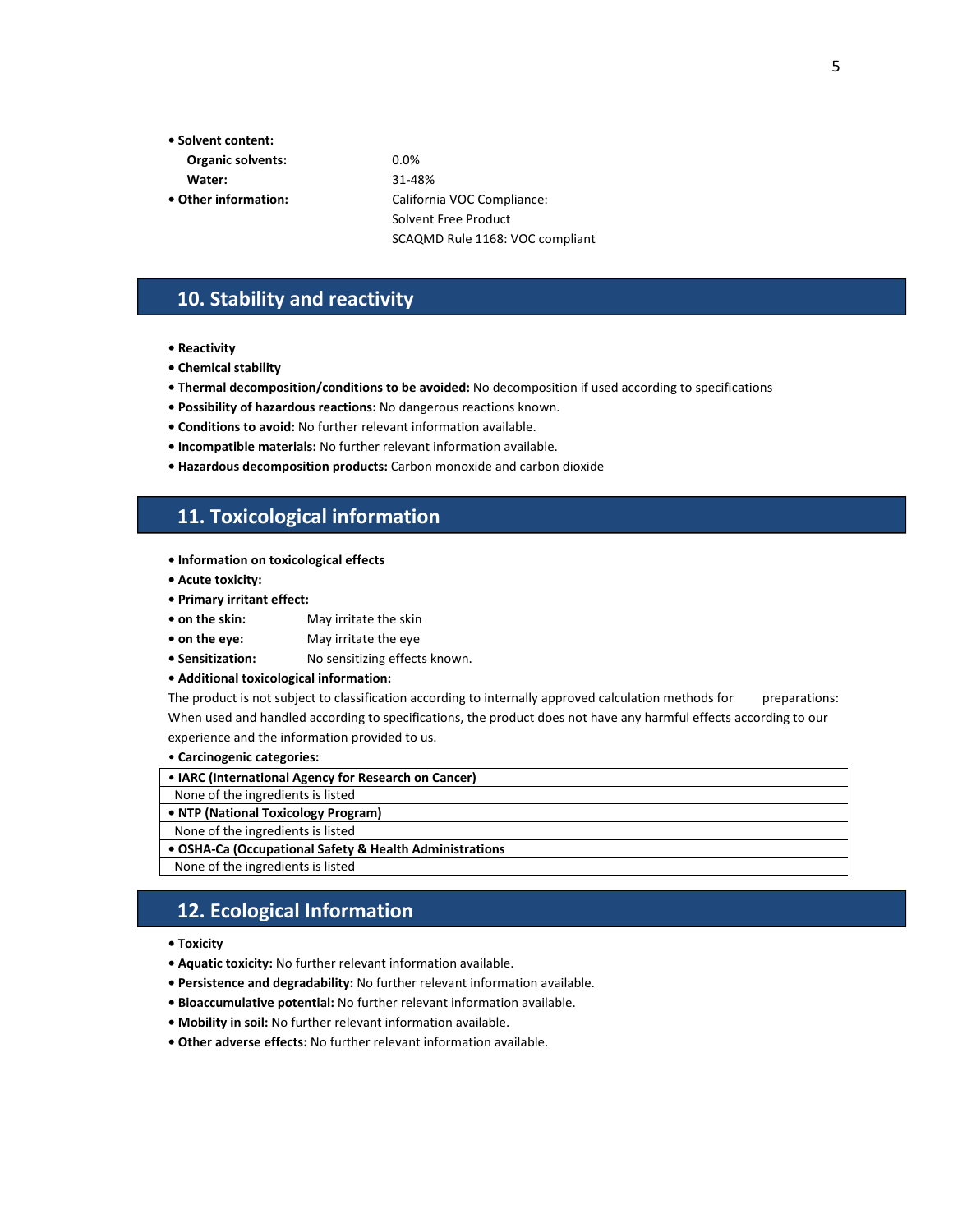# 13. Disposal Considerations

- Waste treatment methods
- Recommendation: Comply with current regulations

•Uncleaned packaging:

• Recommendation: Comply with current regulations.

# 14. Transport information

| • Un-Number                                  |                                                      |
|----------------------------------------------|------------------------------------------------------|
| • DOT, ADR, AND, IMDG, IATA                  | Not regulated                                        |
| • UN proper shipping name                    |                                                      |
| • DOT, ADR, AND, IMDG, IATA                  | Not regulated                                        |
| • Transport Hazard class (es)                |                                                      |
| • DOT, ADR, AND, IMDG, IATA                  |                                                      |
| • Class                                      | Not regulated                                        |
| • Packing group                              |                                                      |
| • DOT, ADR, IMDG, IATA                       | Not regulated                                        |
| • Environmental hazards:                     | Not applicable                                       |
| • Special precautions for user               | Not applicable                                       |
| • Transport in bulk according to Annex II of |                                                      |
| <b>MARPOL73/45 and the IBC Code</b>          | Not applicable                                       |
| . Transport/Additional information:          | DOT, ADR, IMDG, IATA - Not regulated in transport.   |
|                                              | Not dangerous according to the above specifications. |
| • UN "Model Regulation":                     |                                                      |

# 15. Regulatory information

- Safety, health and environmental regulation/legislation specific for the substance or mixture
- Sara

| • Section 355 (extremely hazardous substances):                                                             |
|-------------------------------------------------------------------------------------------------------------|
| None of the ingredients is listed                                                                           |
| • Section 313 (Specific toxic chemical listings):                                                           |
| None of the ingredients is listed                                                                           |
| • TSCA (Toxic Substances Control Act):                                                                      |
| All components of this product are on the TSCA Inventory or are exempt from TSCA Inventory<br>requirements, |
| 医心脏病 医心脏 医血管切除术 建氯甲                                                                                         |

#### • Proposition 65

• Chemicals known to cause cancer:

None of the ingredients is listed

• Chemicals know to cause reproductive toxicity:

None of the ingredients is listed

#### • (DSL) Canada Domestic Substance List

All components of this product are on the DSL (Canada Domestic Substance list) or are exempt from SDL requirements

• Cancerogenity categories